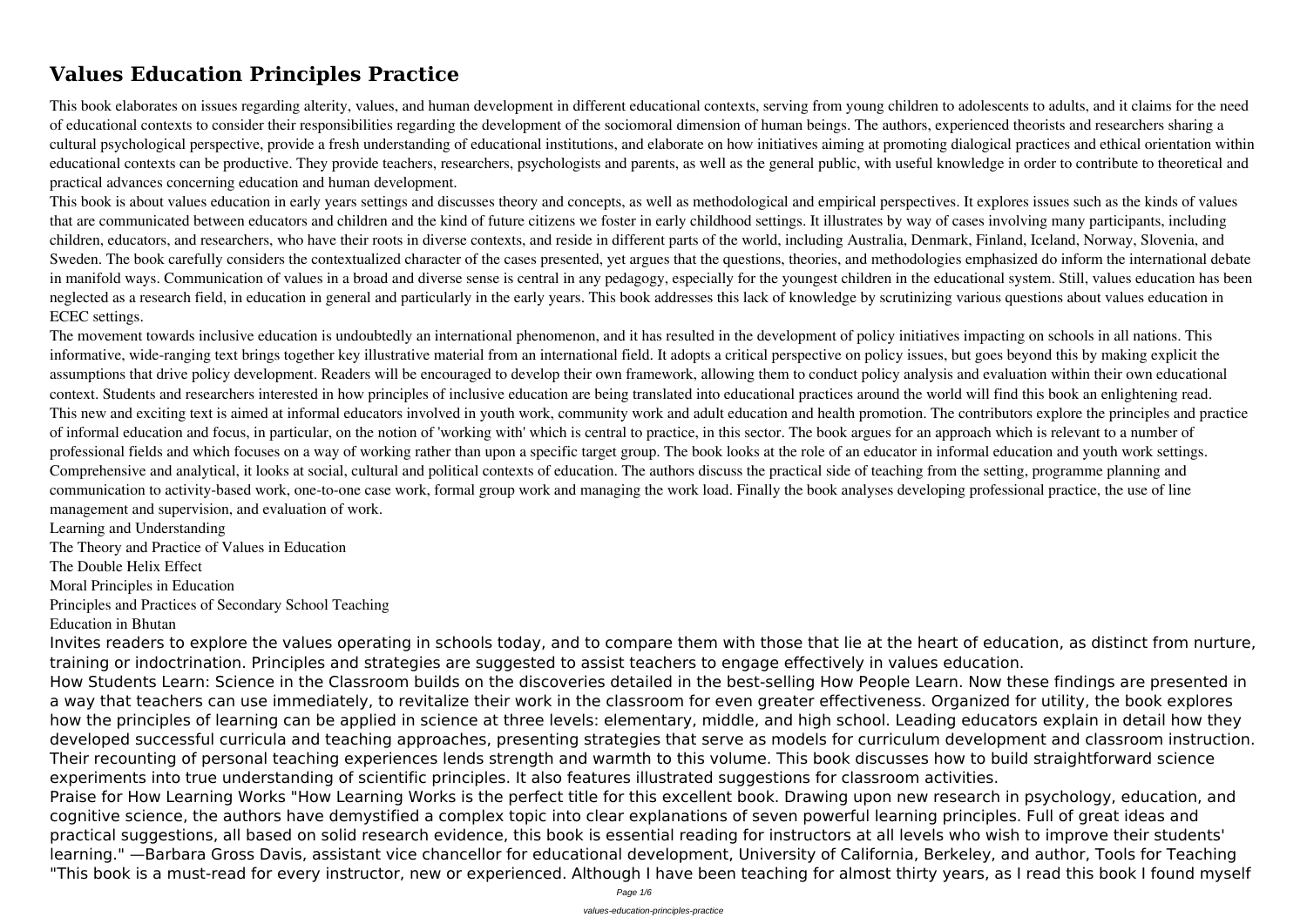resonating with many of its ideas, and I discovered new ways of thinking about teaching." —Eugenia T. Paulus, professor of chemistry, North Hennepin Community College, and 2008 U.S. Community Colleges Professor of the Year from The Carnegie Foundation for the Advancement of Teaching and the Council for Advancement and Support of Education "Thank you Carnegie Mellon for making accessible what has previously been inaccessible to those of us who are not learning scientists. Your focus on the essence of learning combined with concrete examples of the daily challenges of teaching and clear tactical strategies for faculty to consider is a welcome work. I will recommend this book to all my colleagues." —Catherine M. Casserly, senior partner, The Carnegie Foundation for the Advancement of Teaching "As you read about each of the seven basic learning principles in this book, you will find advice that is grounded in learning theory, based on research evidence, relevant to college teaching, and easy to understand. The authors have extensive knowledge and experience in applying the science of learning to college teaching, and they graciously share it with you in this organized and readable book." —From the Foreword by Richard E. Mayer, professor of psychology, University of California, Santa Barbara; coauthor, e-Learning and the Science of Instruction; and author, Multimedia Learning

Sex education is rarely out of the news. Despite this, there exist surprisingly few studies of the principles, policies and practice of sex education. This book provides such an examination, focusing on the values to which children are exposed in sex education. Sex education inevitably involves the transmission of values, regardless of whether this is intended by teachers. Throughout the book, academic and professional literature on both values and sex education is reviewed and discussed. The authors look at the implicit liberal values, which underpin programmes of sex education, and at the challenges presented by the diversity of values in contemporary society. The book also considers: \* Why values are central to sex education \* Children's voices and children's values \* Religious and family values \* Achievable aims for school sex education \* How to help young people to reflect critically on the influences to which they are exposed and on their own developing sexual values \* How to build values into practical approaches to sex education at both primary and secondary levels. This timely book will help all those involved in sex education to steer a path between controversial and often opposing views and will be essential reading for students on PGCE and BEd courses. It will also be a valuable resource for teachers and professionals involved in teaching sex education such as teachers of personal and social education, form tutors, heads of year, school nurses, health workers and academics. Putting the Principles and Practices of Dialogue Education into Action

A Unifying Foundation Principles and Practice

Successful Leadership Principles and Practice

Alterity, Values, and Socialization

## Seven Research-Based Principles for Smart Teaching

Based upon an empirical study involving training and practising teachers from seven countries, this book investigates the various attitudes and practices towards the teaching of values and their place in the curriculum. Countries covered include: Australia, Eire, Israel, Slovenia, Switzerland, UK and USA. The findings of each of the countries are compared and contrasted in the light of the diverse cultural conditions which are apparent. This book brings together various approaches currently taken in values education and also suggests a theoretical foundation for decision making. The book culminates in practical examples, drawn from the evidence of the research project, which teachers can adapt for use with their own pupils. This book provides a challenging and imaginative perspective on values in education and comes at a time when educators face a new era which demands dynamic, transformative and reflective approaches.

Aims to provide an easily accessible, practical yet scholarly source of information about the international concern for the nature, theory and practices of the ideas of values education and lifelong learning. Aspin from Monash University and Chapman from Australian Catholic University. Informed by the most up-to-date research from around the world, as well as examples of good practice, this handbook analyzes values education in the context of a range of school-based measures associated with student wellbeing. These include social, emotional, moral and spiritual growth – elements that seem to be present where intellectual advancement and academic achievement are being maximized. This text comes as 'values education' widens in scope from being concerned with morality, ethics, civics and citizenship to a broader definition synonymous with a holistic approach to education in general. This expanded purview is frequently described as pedagogy relating to 'values' and 'wellbeing'. This contemporary understanding of values education, or values and wellbeing pedagogy, fits well with recent neuroscience research. This has shown that notions of cognition, or intellect, are far more intertwined with social and emotional growth than earlier educational paradigms have allowed for. In other words, the best laid plans about the technical aspects of pedagogy are bound to fail unless the growth of the whole person – social, emotional, moral, spiritual and intellectual, is the pedagogical target. Teachers and educationalists will find that this handbook provides evidence, culled from both research and practice, of the beneficial effects of such a 'values and wellbeing' pedagogy.

This book takes a fresh look at programs for advanced studies for high school students in the United States, with a particular focus on the Advanced Page 2/6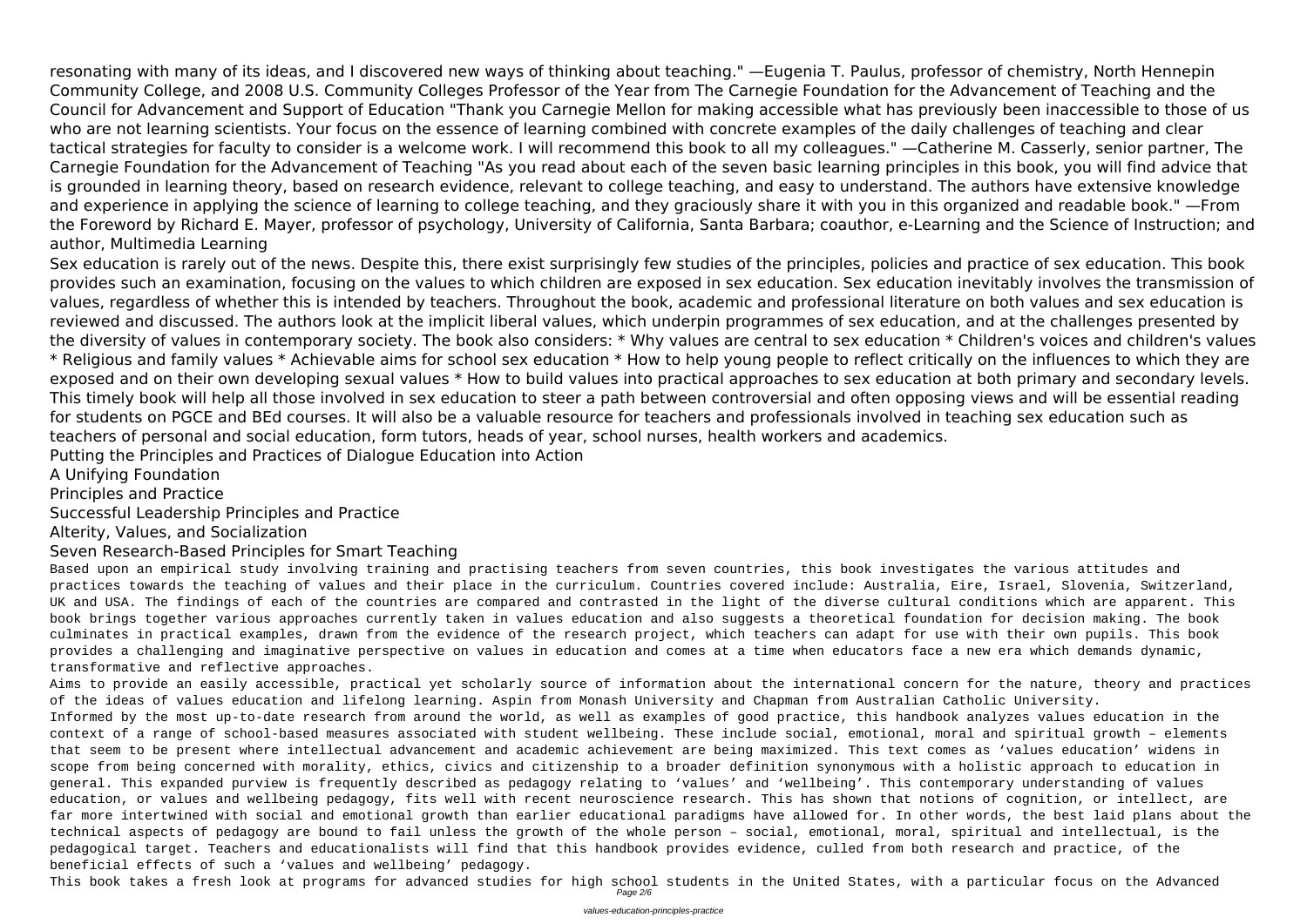Placement and the International Baccalaureate programs, and asks how advanced studies can be significantly improved in general. It also examines two of the core issues surrounding these programs: they can have a profound impact on other components of the education system and participation in the programs has become key to admission at selective institutions of higher education. By looking at what could enhance the quality of high school advanced study programs as well as what precedes and comes after these programs, this report provides teachers, parents, curriculum developers, administrators, college science and mathematics faculty, and the educational research community with a detailed assessment that can be used to guide change within advanced study programs.

Principles and Practices For Responsible Management Education

Culture, Schooling, and Gross National Happiness

Principles and Practices

Reflective Practice for Teachers

Education, Assumptions and Values

### Human Development Within Educational Contexts

What do we need to change in order to develop a new generation of business leaders who connect profits with purpose, who see in social entrepreneurship and innovation the key opportunity for addressing our planetary challenges? The answer lies in the contents we select to teach, in the values we invite to explore and develop, and in the methods we use. In the era of 24/7 global access to information from our mobile gadgets, many institutions of higher education are still sitting students in rows or amphitheaters, measuring success via tests and evaluations, with instructors lecturing what students should learn. And instructors feel the challenge of competing with sleepy audiences that divide their attention between their cell phones and the speaker. Stop teaching, the author says, inviting instructors in management schools and higher education to adopt some proven learning principles that can reengage students, unleash their potentials, and foster them to shape the world they want to live in. And have fun doing it. Through adult learning research, guides, activities, and stories from pioneering learning facilitators in education and corporate training, Rimanoczy brings a long-needed revamp to educational institutions that want to be part of responsible management education.

"This book presents a comprehensive, well-structured and enlightening survey of the problem of indoctrination as manifested in scientific, moral, religious and social fields within the context of an intellectual milieu that prides itself in being liberal and democratic. In the craft of intellectual midwifery which she masters, Professor Tan has but one prescription: constant reflection, but not of the solipsistic or sterile kind. Rather, she advocates fearless questioning within the bounds of a community of learning, which is what schools should ideally be, wherein we all recognise ourselves to be at once students and teachers." - Professor Alejo José G. Sison, Rafael Escolà Chair of Professional Ethics, University of Navarra, Pamplona, Spain

Values--those intangible guideposts--serve as standards and perceptual screens which assist us in selecting our priorities for reflection and action. Our quest is to clarify, compare, and form values expressed in defensible and consistent value judgements and actions.

"What is needed to be a "good" citizen for the twenty-first century? And how can schools and curricula address this question? This book addresses these questions and what it means to be a "good citizen" in the twenty-first century by exploring this concept in two different, but linked, countries. China is a major international power whose citizens are in the midst of a major social and economic transformation. Australia is transforming itself into an Asian entity in multiple ways and is influenced by its major trading partner – China. Yet both rely on their education systems to facilitate and quide this transformation as both countries search for "good" citizens. The book explores the issue of what it means to be a "good citizen" for the 21st century at the intersection between citizenship education and moral education. The issue of what constitutes a "good citizen" is problematic in many countries and how both countries address this issue is vitally important to understanding how societies can function effectively in an increasingly interconnected world. The book contends that citizenship education and moral education in both countries overlap on the task of how to educate for a "good citizen". Three key questions are the focus of this book: 1. What is a "good citizen" in a globalizing world? 2. How can "good citizenship" be nurtured in schools?3. What are the implications of the concept of "good citizen" in education, particularly the school curriculum? Murray Print (PhD) and Chuanbao Tan (PhD) are professors from the University of Sydney, Australia and Beijing Normal University, China respectively. Both are national leaders within their respective countries and they have brought together a group of leading Australian and Chinese citizenship educators to explore these key questions." An investigation into how schools can influence the developing values of young people is given in this book. The authors first look, from the perspective of educationalists and policy makers, at values within contemporary education; in particular, moral, spiritual, democratic and environmental values together with arts and health education. Secondly, they focus on the values of pupils and schools, examining school aims and mission statements, the formal curriculum, school ethos and assessment of children's development; Insights are provided with quidance on how values may be most effectively incorporated into the activities of the schools. This book is intended to be of use as a practical and informative guide to all those involved in primary and secondary education and those interested in values education generally.

The aim of this book is to provide an easily accessible, practical yet scholarly source of information about the international concern for the nature, theory and practices of the ideas of values education and lifelong learning. Each chapter in this book is written in an accessible style by an international expert in the field. The book tackles the task of identifying, analyzing and addressing the key problems, topics and issues relevant to education and Lifelong Learning.

Values in Education

Values Education and Quality Teaching

Learning Through Life

Science in the Classroom

Civics and Citizenship Education in Australia

Theory, Practice, Problems, Prospects

#### values-education-principles-practice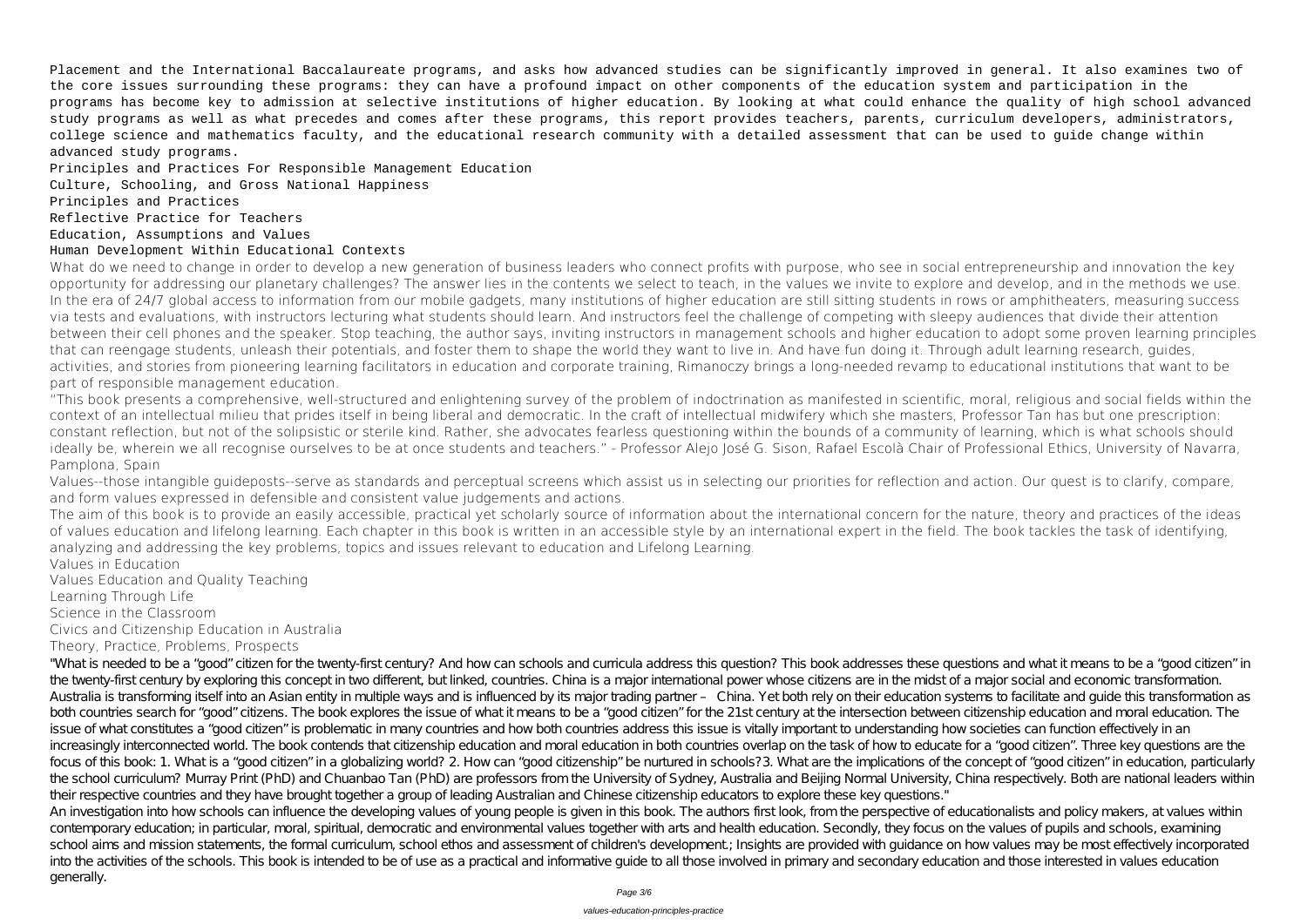Drawing on empirical research amongst both Muslim schools' students and parents, this timely book examines the question of 'self-segregation' and Muslims in light of key policy developments around 'race', faith and citizenship.

Everyone ought to be profoundly concerned with the "development" of the leaner and consequently the development of society. The ultimate standard (value) for such development is to attain a more adequate level of value and moral awareness, sensitivity, reasoning, and action. The why, what, and how of the value education "emphasis" are being seriously confronted in a more dedicate and systematic manner. This is perhaps symptomatic of something much deeper in our personal and social fabric. Dissonance, conflict, tensions are inevitable ingredients in our development toward self-actualization as we struggle with the sticky matter of life. The challenges are many, the roads are arduous, and the journey is lengthy but who cannot say immensely worthwhile and "Value-able". International Research Handbook on Values Education and Student Wellbeing

Multicultural Education How Learning Works Achieving the Standards for QTS Values in Education and Education in Values Values Education

Teaching Humanities and Social Sciences, 7e prepares teachers to develop and implement programs in the humanities and social sciences learning area from F-10. It successfully blends theory with practical approaches to provide a basis for teaching that is engaging, inquiry-based and relevant to students' lives. Using Version 8.1 of the Australian Curriculum, the text discusses the new structure of the humanities and social sciences learning area. Chapters on history, geography, civics and citizenship, and economics and business discuss the nature of these subjects and how to teach them to achieve the greatest benefit for students, both as sub-strands within the Year F-6/7 HASS subject and as distinct Year 7-10 subjects. Throughout, the book maintains its highly respected philosophical and practical orientation, including a commitment to deep learning in a context of critical inquiry. With the aid of this valuable text, teachers can assist primary, middle and secondary students to become active and informed citizens who contribute to a just, democratic and sustainable future. On Teaching and Learning takes the ideas explored inrenowned educator Jane Vella's best-selling book Learningto Listen, Learning to Teach to the next level and explores howdialogue education has been applied in educational settings aroundthe world. Throughout the book, she shows how to put the principlesand practices of dialogue education into action and usesillustrative stories and examples from her extensivetravels. Dialogue education values inquiry, integrity, andcommitment to equity—values that are also central todemocracy. Learners are treated as beings worthy of respect,recognized for the knowledge and experience they bring to thelearning experience. Dialogue education emphasizes the importanceof safety and belonging. It is an approach that welcomesone's certainties and one's questions.

This book argues that, in order to fulfil its task of moving schools and colleges forward to meet the demands of the future, the management of education must be inspired by both values and vision applied to the actual management of people and resources.

Marsh's Becoming a Teacher, 6e continues to offer pre-service teachers a practical and user-friendly guide to learning to teach that students find invaluable throughout their entire degree. Marsh covers a comprehensive introduction to teaching methodology, preparing pre-service teachers for the challenges they face in a 21st-century classroom. All chapters in this new edition have been updated with new approaches and current references by the two new authors Maggie Clarke and Sharon Pittaway. The approach in this 6th edition is more reflective and gives readers an even greater opportunity to interact with issues raised in the text.

The Re-Emergence of Values in Science Education

From Principles to Practice

Teaching Humanities & Social Sciences

Policy and Power in Inclusive Education

Reflections on Values Education

Improving Advanced Study of Mathematics and Science in U.S. High Schools

**Children are already learning at birth, and they develop and learn at a rapid pace in their early years. This provides a critical foundation for lifelong progress, and the adults who provide for the care and the education of young children bear a great responsibility for their health, development, and learning. Despite the fact that they share the same objective - to nurture young children and secure their future success - the various practitioners who contribute to the care and the education of children from birth through age 8 are not acknowledged as a workforce unified by the common knowledge and competencies needed to do their jobs well. Transforming the Workforce for Children Birth Through Age 8 explores the science of child development, particularly looking at implications for the professionals who work with children. This report examines the current capacities and practices of the workforce, the settings in which they work, the policies and infrastructure that set qualifications and provide professional learning, and the government agencies and other funders who support and oversee these systems. This book then makes recommendations to improve the quality of professional practice and the practice environment for care and education professionals. These detailed recommendations create a blueprint for action that builds on a unifying foundation of child development and early learning, shared knowledge and competencies for care and education professionals, and principles for effective professional learning. Young children thrive and learn best when they have secure, positive**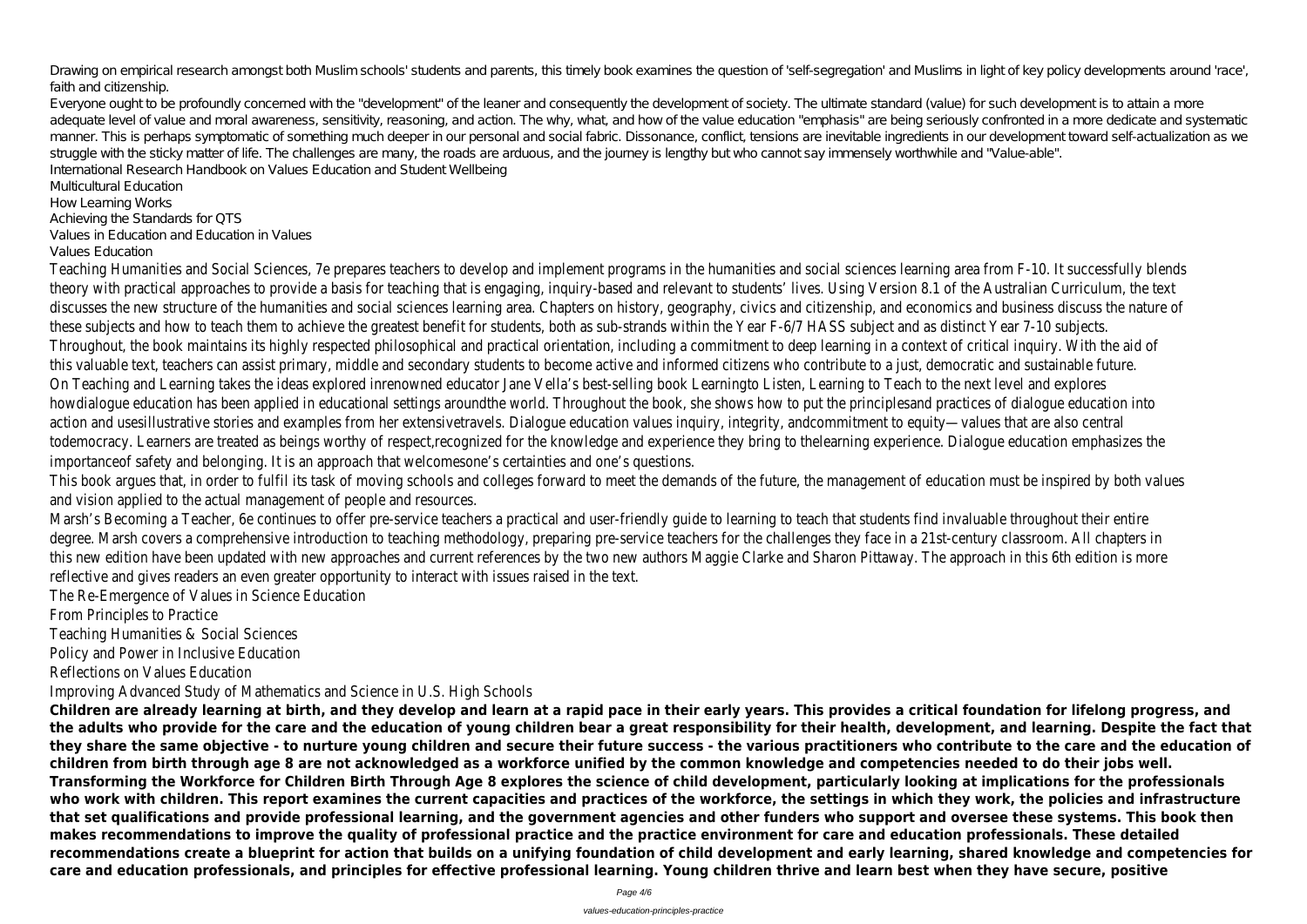**relationships with adults who are knowledgeable about how to support their development and learning and are responsive to their individual progress. Transforming the Workforce for Children Birth Through Age 8 offers guidance on system changes to improve the quality of professional practice, specific actions to improve professional learning systems and workforce development, and research to continue to build the knowledge base in ways that will directly advance and inform future actions. The recommendations of this book provide an opportunity to improve the quality of the care and the education that children receive, and ultimately improve outcomes for children.**

**Transformation Is The Key Word In The Educational Scenario In India Today. Globalisation, Privatisation And Changing Requirements And Aspirations Demand An Innovative Approach. In The Concept Of The Knowledge-Based Society, Meritocracy Will Prevail. There Is No Alternative To Capability. If Teachers Want To Remain Relevant In This Era Of Explosion Of Knowledge, They Must Continuously And Regularly Train Themselves. Teacher-Education Is One Of The Key Concepts Of Today S Education. In The Present Volume, We Have Presented Thought-Provoking Articles And Research Papers That Define Teacher-Education And Related Ideas. Manpower Input Is The Major Demand Of This Segment Of Education. If Things Are Planned With Foresight And Implemented With Sincerity, There Is No Reason Why Education Will Not Bloom In India. We Will Definitely Succeed In Establishing A Hierarchy-Less World Order Where Only Merit Will Prevail. Bhutan is a country in the Himalayas with a relatively new education system and a unique governmental philosophy known as Gross National Happiness. This book explores the history, culture, challenges, and opportunities of schooling in Bhutan. It discusses topics including historical perspectives on Buddhist monastic education, the regional and international influence on educational development, traditional medical education, higher education, and the evolution of Bhutanese educational policy, to name but a few. It also investigates contemporary challenges to schooling in Bhutan such as adult education, inclusive education, early childhood education, rurality, and gender. Throughout the book, the developmental philosophy of Gross National Happiness is explored as a novel and culturally vital approach to education in Bhutan. The majority of the authors are prominent Bhutanese scholars and educational leaders, with select non-Bhutanese international scholars with strong links to Bhutan also contributing. This book is a valuable resource not only for those specifically interested in education in Bhutan, but for anyone with an interest in South Asian studies, general Asian studies, educational development, comparative education, Buddhist education, and the Gross National Happiness development philosophy.**

Some revision of public schooling history is necessary to challenge the dominant mythology that public schools were established on the grounds of values-neutrality. In fact, those responsible for the foundations of public education in Australia were sufficiently pragmatic to know that its success relied on its charter being in accord with public sentiment. Part of the pragmatism was in convincing those whose main experience of education had been through some form of church-based education that state-based education was capable of meeting the same ends. Hence, the documents of the 1870s and 1880s that contained the charters of the various state and territory systems witness to a breadth of vision about the scope of education. Beyond the standard goals of literacy and numeracy, education was said to be capable of assuring personal morality for each individual and a suitable citizenry for the soon-to-be new nation. As an instance, the NSW Public Instr- tion Act of 1880 (cf. NSW, 1912), under the rubric of "religious teaching", stressed the need for students to be inculcated into the values of their society, including understanding the role that religious values had played in forming that society's legal codes and social ethics. The notion, therefore, that public education is part of a deep and ancient heritage around values neutrality is mistaken and in need of se- ous revision. The evidence suggests that public education's initial conception was of being the complete educator, not only of young people's minds but of their inner character as well. Civics and Citizenship Education in Australia provides a comprehensive analysis of teaching and learning in this field in Australian schools, drawing on case study material to demonstrate the current practice in the field. Reflecting on the issues and possibilities raised by the inclusion of civics and citizenship education in the new national Australian curriculum, leading national and international scholars analyse the subject's theoretical, curricular and pedagogical bases and approaches. Placing civics and citizenship education within historical and contemporary contexts, the book critically explores a range of issues concerning the development, organisation and teaching of the subject. These include how the subject might include indigenous, global and Asian perspectives, and how it may help students to engage with issues around sustainability, active citizenship, diversity, religion and values. The final chapters written by scholars from England, the USA, Canada, Hong Kong and Singapore adopt a comparative approach situating Australian civics and citizenship education in the wider international context.

**Exploring key issues in teaching through the lens of reflective practice, in order to deepen understanding of teaching practice. Values Education in Early Childhood Settings**

**Muslims, Schooling and the Question of Self-Segregation**

**Values Education and Lifelong Learning**

**On Teaching and Learning**

## **Challenges, Practices and International Perspectives**

## **Values Into Practice**

This book describes what you need to know, understand and demonstrate in order to achieve the Professional Values and Practices Standards, as you work towards Qualified Teacher Status.